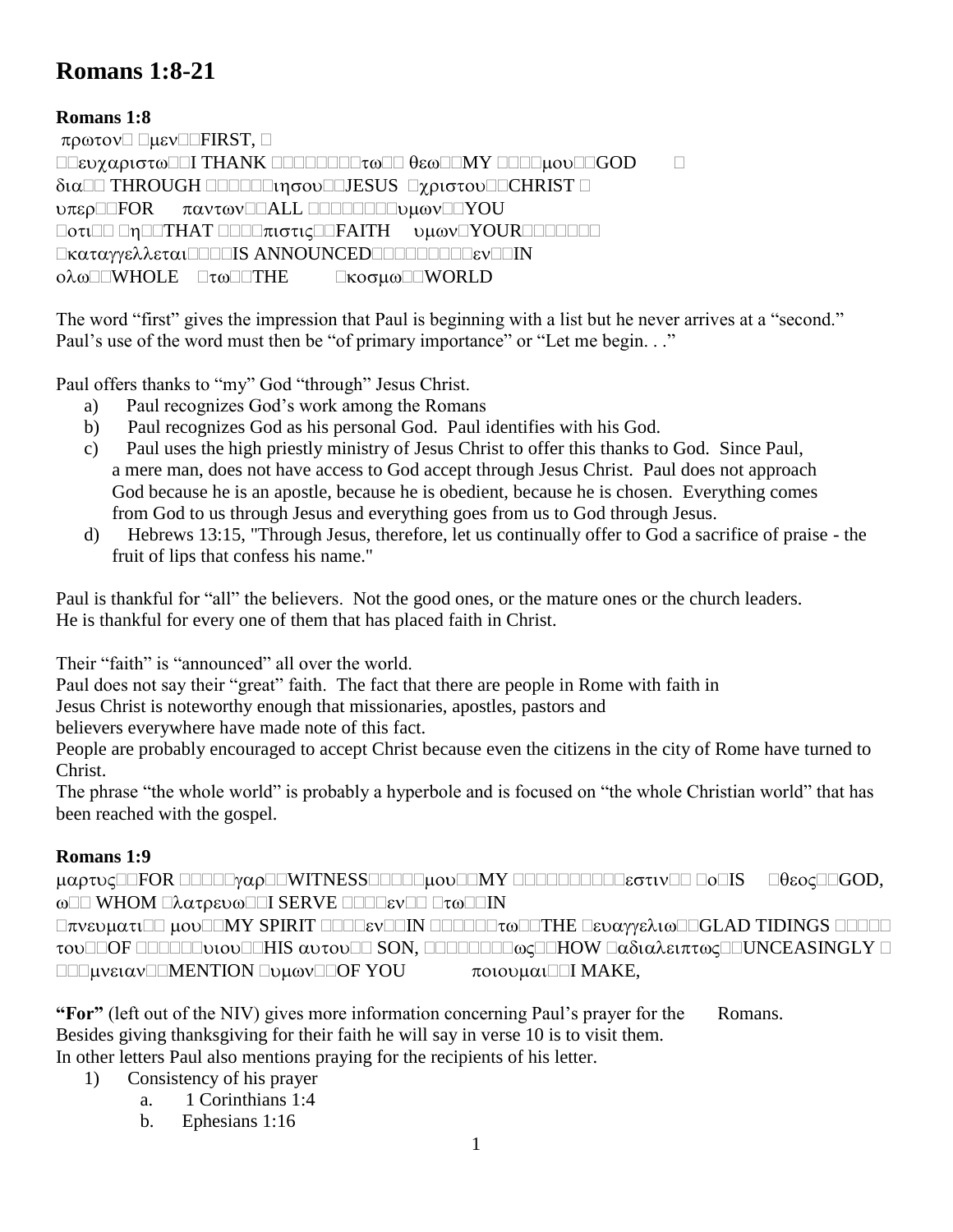- c. Philippians 1:4
- d. Colossians 1:3
- e. 1 Thessalonians 1:2
- f. 2 Thessalonians 1:3
- g. Philemon 4
- 2) Concern for the readers
	- a. (same as above)
- 3) Desire for their spiritual growth
	- a. Ephesians 1:16b-19
	- b. Philippians 1:9-11
	- c. Colossians 1:9-11
	- d. Philemon 6

# **"God. . .is my witness"**

Paul uses this "call to be a witness" formula at other places where it is important to him that his readers to know what he is saying is the absolute truth.

- a) 2 Corinthians 1:23 "I call God as my witness that it was in order to spare you that I did not return to Corinth."
- b) Philippians 1:8, "God can testify how I long for all of you with the affection of Christ Jesus."
- c) 1 Thessalonians 2:5, 10 "You know we never used flattery, nor did we put on a mask to cover up greed – God is our witness. . .

You are witnesses, and so is God, of how holy, righteous and blameless we were among you who believed."

But before Paul finishes his "call to be a witness" formula he digresses to affirm the sincerity and the motive for his ministry and why he would even be motivated to come to Rome.

Paul's motive for doing anything of service to the Romans (including his prayers) is because he says it is "God whom I serve with my whole heart in preaching the gospel of his Son".

Motivation: Service to God and his Message - Paul stands before God motivated to serve Production: The result is that Paul is preaching, praying and concerned about the Romans

Motivation is Vertical. . . . . . . . . toward God Production is Horizontal . . . . . . .toward people

Worldly religion will reverse these:

- a) Producing to please God
- b) Motivated by people's opinion

If we are motivated by God we can serve people. If we are motivated by people we cannot serve God nor will we be helpful to people.

Notice in the Greek instead of "with my whole heart" (NIV) it says " $\epsilon$ v IN  $\tau$  m THE  $\Box \pi$ νευματι $\Box \Box$  SPIRIT μου $\Box \Box$  OF ME"  $\Box$  $\Box \alpha \delta i \alpha \lambda \epsilon i \pi \tau \omega \varsigma \Box \Box \text{UNCEASINGLY}$  or in the NIV "constantly"

". . .I remember you in my prayers."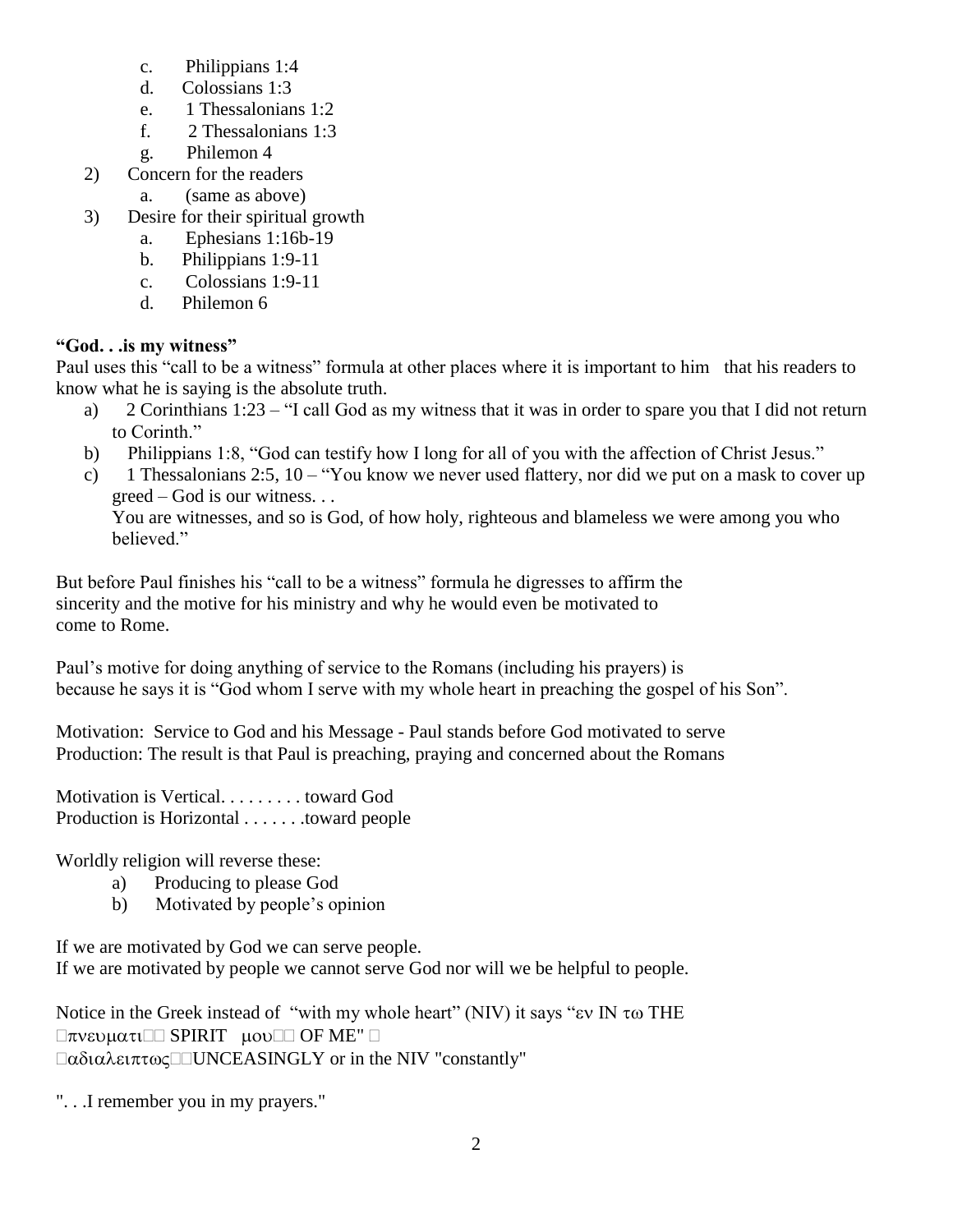- $\alpha\delta\iota\alpha\lambda\epsilon\iota\pi\tau\omega\varsigma$  "without interruption, unceasingly, constantly"
- Used in Greek to refer to a cough.
- Here, and in verse 10 "always", refers not to non-stop, constant prayer but to a consistent, disciplined practice of never failing to remember them in his prayers when he prays.
- This is speaking of a disciplined prayer life with set times of prayer and a consistent reference to the Romans in those consistent prayers.
- This does not mean that Paul never stops praying for the Romans every second of every minute (or once a minute, or once an hour, or once a day, or once a week, etc.)
- Paul uses this adverb " $\alpha\delta_1\alpha\lambda\epsilon_1\pi\alpha_0\alpha$ " three other times and each time he is using it in reference to prayer:
	- $\circ$  1 Thessalonians 1:2 "We always thank God for all of you, mentioning you in our prayers. We continually remember before God . . ."
	- $\circ$  1 Thessalonians 2:13 "We also thank God continually because, when you received the word of God, which you heard from us, you accepted it not as the word of men, but as it actually is, the word of God, which is at work in you who believe."
	- $\circ$  1 Thessalonians 5:17 "Be joyful always; pray continually; give thanks in all circumstances, for this is God's will for you in Christ Jesus."

This could be translated:

 "how constantly I make mention of you, always at my prayers asking. . ." "how constantly I always make mention of you at my prayers, asking. . ."

The point is Paul is consistently praying for two things:

- a) For the Romans
- b) To visit the Romans

## **Romans 1:10**

 $\pi\alpha\nu\tau$ ot $\epsilon\Box\Box\Delta L$ WAYS  $\Box\Box\Box\Box\epsilon\pi\iota\Box$  $\Box\tau\omega\nu\Box\Box AT$  $\Box \pi \rho$  og ev  $\chi \omega$   $\Box \Box$   $\Box \omega \Box$  MY PRAYERS  $\Box \delta$  so  $\mu$  ev  $\alpha \in \Box$  BESEECHING,  $\Box \Box \Box \Box \epsilon \iota \pi \omega \varsigma \Box \Box$  F BY ANY MEANS NOW AT LENGTH I SHALL BE PROSPERED **ELECTION**  $\tau \omega$  **EXALCONDED**  $\theta \epsilon \lambda \eta \mu \alpha \tau$  **ELECTIONE B**  $\theta \epsilon \omega$  **EQUALGOD B**  $\epsilon \lambda$  $\theta$ ειν $\square$ ΤΟ COME  $\square\square\square\square\square\square\square\tau$ ρος $\square\square$ ΤΟ  $\square$ υμας $\square\square$ ΥΟU

# **Romans 1:11**

 $\epsilon \pi \iota \pi \sigma \theta \omega$  FOR I DOOD  $\gamma \alpha \rho$  DOLONG DOOD DO  $\delta \epsilon \iota \nu$  DTO SEE  $\nu \mu \alpha \varsigma$  DYOU  $\iota\mathsf{v}\alpha$  THAT  $\Box\tau\iota$  SOME  $\Box \mu \epsilon \tau \alpha \delta \omega \Box \Box I$  MAY IMPART  $\Box \chi \alpha \rho \iota \sigma \mu \alpha \Box \Box GIFT$ TO YOU SPIRITUAL, TO THE [END]  $\Box$ στηριχθηναι $\Box$ BE ESTABLISHED  $\Box$  $\Box$  $\Box$  $\Box$  $\Box$  $\Box$  $\lor$  $\Box$  $\lor$ E

Three reasons are listed in verses 11-15 for wanting to come to the Romans:

- a) Verse  $11 -$  "to share some spiritual gift"
- b) Verse  $13 -$ "to have a harvest"
- c) Verse  $15 -$  "to preach the gospel"

"some spiritual gift" is not precisely known to us or even to Paul at the time of writing since he did not know what their needs where and what the Spirit would do until the moment when Paul was with the Romans.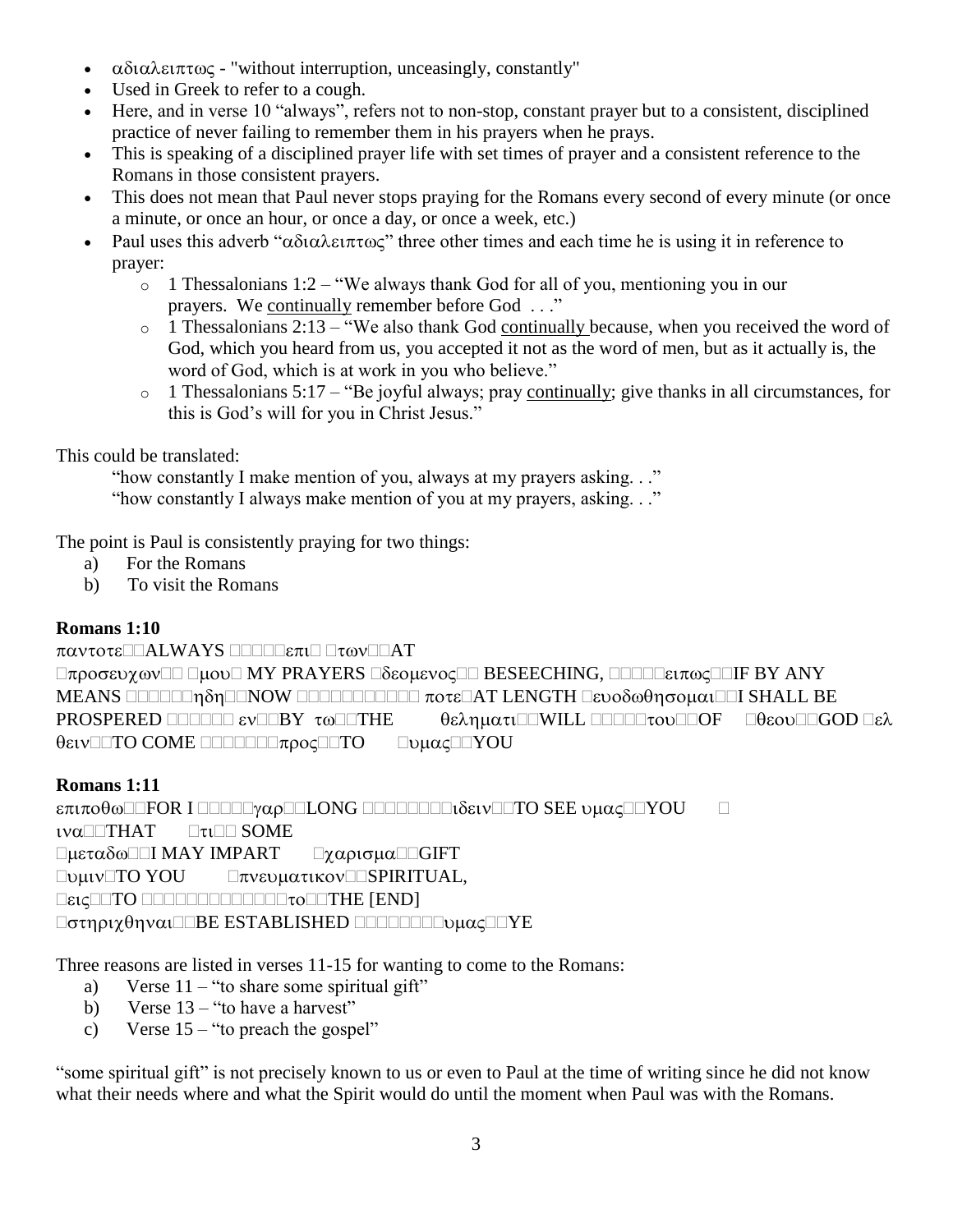"Spiritual Gift" - 1 Peter 4:8-11; Romans 12:6-8

"Impart" is " $\mu \varepsilon \tau \alpha \delta \omega$ " means "to share with someone"

The Holy Spirit gives the gift and the Holy Spirit gives the manifestation:

1 Corinthians 12:7, 11, "Now to each one the manifestation of the Spirit is given for the common good. . . All these are the work of one and the same Spirit and he gives them to each one, just as he determines."

# **Romans 1:12**

τουτο<sup>Π</sup>ΠδεΠΠ ΠεστινΠΠ THAT IS.  $\Box$ συμπαρακληθηναι $\Box$  TO BE COMFORTED TOGETHER AMONG YOU THROUGH THE IN ONE ANOTHER FAITH, BOTH  $\Box \Box \tau \epsilon \Box \Box \forall OURS \Box \Box \Box \Box \forall \alpha \iota \Box \Box \forall \text{AND}$   $\epsilon \mu \text{ov} \Box \Box MINE$ 

The phrase  $\tau$ OUTO $\square\square\delta\varepsilon\square\square\Box\varepsilon\sigma\tau\iota$  V $\square\square$  THAT IS:

- is used only here in the Greek NT.
- Implies that Paul is going to correct or clarify what he just said.
- Paul is wanting to clarify or expand his last statement "to make you strong" and add to it "that you and I may be mutually encouraged by each other's faith."

# $\Box$ συμπαρακληθηναι $\Box$  TO BE COMFORTED TOGETHER

- Aorist Infinitive Passive
- "to encourage together, to encourage mutually."
- Paul mentions this again in 15:32, "so that by God's will I may come to you with joy and together with you be refreshed."
	- o "refreshed" here means "to rest together, to refresh together"
	- o Or could be translated, "I may rest and refresh my spirit with you."

"Faith" here may refer to the faith that comes with the gift. Not salvation faith, and not the doctrine of core beliefs called "the faith" but the faith (vision, purpose, manifestation) that comes with each individual gift

## **Romans 1:13**

OULLBUT **ΠΘελω**ΠΙ DO NOT ΠδεΠΠWISH ΠυμαςΠΠΥΟU TO BE IGNORANT, BRETHREN,  $\sigma$ τι $\square$ THAT  $\square$ πολλακις $\square\square$ MANY TIMES προεθεμην $\square\square$ I PROPOSED  $\Box$ ελθειν $\Box$ ΤΟ COME  $\Box$  $\Box$  $\Box\Box\Box\pi$ ρος $\Box$ ΤΟ  $\Box\Box\Box\Box$  $\psi\mu\alpha\varsigma\Box\Box Y$ OU  $\Box$ κ $\alpha\iota\Box\Box$ AND  $\kappa\omega\lambda\upsilon\theta\eta\upsilon$  WAS HINDERED  $\Box\alpha\chi\rho\iota$  of UNTIL  $\Box\tau\upsilon\upsilon$  and  $\Box\tau$  HE  $\Box\Box\Box\Box\Box$ δευροΠΠΡRESENT ΠΙναΠΤΗΑΤ καρπονΠΠΕΝΗΤ ΠΠΠΠΠΤΙναΠΟSOME σχωΠΙ MIGHT HAVE **ΓκαιΠΠ ALSO** ΓενΠΠΑΜΟΝG υμινΠ ΥΟUΠΠΠΠΠΠ Kαθως□□ACCORDING AS □□□□□kαι□□ALSO □□□□□Eεν□□AMONG □ τοις ΠΕΙΤΗΕ Πλοιποις ΠΟΤΗΕΡ ΠΟΠΟΠΟΠΟΙΕθνεσιν ΠΟ NATIONS

Paul has wanted to visit (verse 11), has prayed to visit (verse 10) Paul says here in verse 13 that he had made plans to visit Rome.

Notice the use of the "ignorant" formula – "I do not want you to be unaware (ignorant), **brothers**." This phrase is used by Paul when he wants to disclose or reveal information. This is also used in: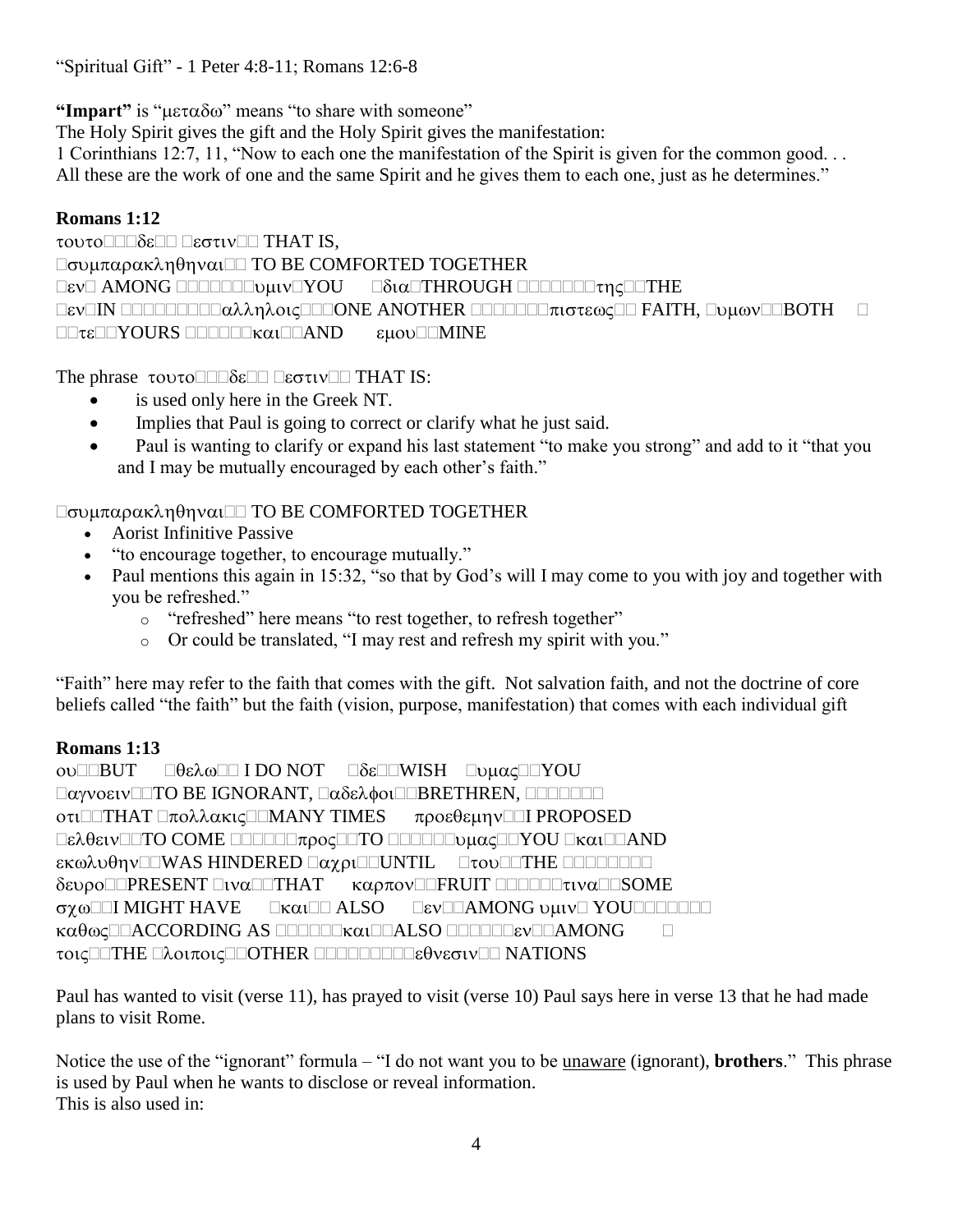- Romans 11:25, "I do not want you to be ignorant of this mystery, **brothers.** . . . .Israel has experienced a hardening in part until the full number of Gentiles has come in."
- 1 Corinthians 10:1, "For I do not want you to be ignorant of the fact, **brothers** . . . (then Paul lists a series of OT events) . . .These things happened to them as examples and were written down as warnings for us on whom the fulfillment of the ages has come."
- 1 Corinthians 12:1, "Now about spiritual gifts, **brothers**, I do not want you to be ignorant."
- 2 Corinthians 1:8, "We do not want you to be uninformed, **brothers**, about the hardships we suffered in the province of Asia."
- 1 Thessalonians 4:13, "**Brothers**, we do not want you to be ignorant about those who fall asleep, or to grieve like the rest of men, who have not hope."

Paul wants to have a harvest among the Romans with his apostolic gift.

This would come in two basic ways:

- a) Evangelizing the Roman people and bringing in new believers
- b) Strengthening those who are currently members of the body of believers.

Paul then closes with a statement of apostolic confidence that agrees with God's call on his life, "a harvest among you, just as I have had among the other Gentiles."

- Paul knows his gift and knows the result of using that gift.
- In verse 12 Paul is confident of the mutual benefit he and the Romans would share from each other, but here he is focusing on their benefit from his visit.

# **Romans 1:14**

ελλησιν<br> **GREEKS** Ekal AND Bαρβαροις **BARBARIANS BOLLO**σοφοις **BOTH TO** Dτε DWISE  $K\alpha\iota$  AND  $\Box\alpha$ vontoic  $\Box$  UNINTELLIGENT,  $\Box$ OΦειλετης Α DEBTOR ΠΟΠΟΠΟΠΟΠΟΙΚΙμΙ ΔΜ

From the garden of Eden the gospel was for everyone:

- Male and female Adam and Eve heard the promise
- Wicked Noah preached before the flood
- Canaanites Abraham's friends Aner and Mamre
- Egyptians Many left with Moses to go to the promise land
- Assyrians Jonah went to Nineveh
- Babylonians Daniel with Nebuchadnezzar
- Sinners Jesus taught the sinners and tax collectors
- Samaritans Jesus and the Samaritan woman
- Romans Cornelius and others

Peter says at Cornelius's, "I now realize how true it I s that God does not show favoritism but accepts men *from every nation who fear him"* (Acts 10:34,35)

Jesus plan was that through the church that the whole world would hear the gospel: *"You will receive power when the Holy Spirit comes on you; and you will be my witnesses in Jerusalem, and in all Judea and Samaria, and to the ends of the earth."* (Acts 1:8)

## **"Greeks and Barbarians"**

- Notice it is not "Jews and Gentiles" but "Greeks and Barbarians"
- This is an ethnic difference
- "Barbarian"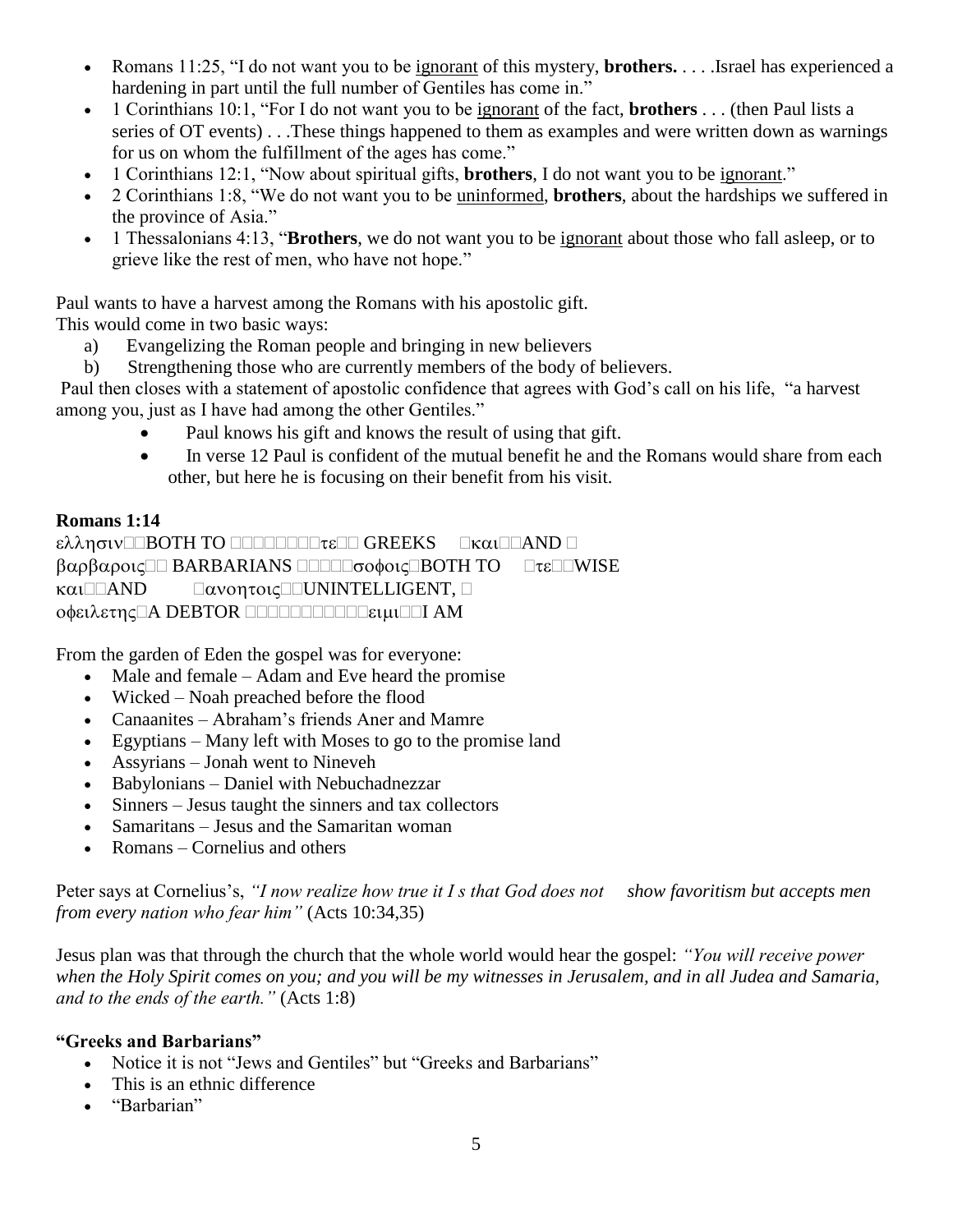- o referred to people who did not speak Greek
- o since they did not speak Greek they did not have access to Greek knowledge and education.
- o The word "barbarian" comes from the way the languages sounded to the Greeks: "bar, bar, bar". It is an onomatopoeic word that sounds like what it is suppose to define.
- o Many "barbarians" where intelligent, educated and cultured, but not in Greek.
- o The word is much more negative today than it was for Paul, although it did refer to "inferior" cultures.
- o The NIV translates it as "non-greeks" which captures the meaning of "barbarian" in that they were not educated with the Greeks.
- o Greeks would include Jews among the barbarians. Paul, Philo and Josephus never did.

Paul clarifies himself with the next statement.

# **"Wise and Unintelligent"**

- Paul is not thinking of an ethnic difference
- Paul is thinking about the difference between cultures and educational levels

In the world of this day the Greek language and the Greek culture had access to all of the historical, scientific, poetic, philosophical and drama of the past.

Anyone outside the Greek culture or without the Greek language would not be considered educated or exposed to knowledge.

Even the Romans themselves had to have a Greek education.

Paul understood the gospel was for the very educated Greeks or for the uneducated barbarians. From the universities to the streets Paul would take the gospel.

In the church of Rome there were:

- a) Greeks and Barbarians
- b) Wise and Unintelligent

## **"Debtor" or "I am obligated"**

- This refers to one who owes a debt.
- It was a binding obligation in the ancient world.

Paul owed them nothing personally. But, because of his coming to Christ and being placed in the body of Christ, Paul has been given an obligation. If he is going to do what he is suppose to do as a member of the church he is in debt with no way to get out but to continue to go to the world with the gospel.

## **1 Corinthians 9:16-17**

*"Yet* (Greek: εαν γαρ "For If") when I preach the gospel, I cannot boast, for I am **compelled** to preach. Woe to *me if I* do not preach the gospel! If ( $\epsilon$ u: 1st class condition) *I* preach voluntarily, *I* have a reward; if not *voluntarily, I am simply discharging the trust committed to me*."

**εαν**  $\gamma$ αρ **FOR IF** ευαγγελιζωμαι Ι ANNOUNCE THE GLAD TIDINGS ouk εστιν THERE IS NOT  $\mu$  0  $\Box$  TO ME  $\alpha$   $\alpha$   $\gamma$   $\eta$   $\mu$   $\alpha$   $\Box$  BOASTING  $\alpha$  $\gamma$  $\alpha$  $\gamma$  $\alpha$  $\gamma$  $\Box$  $\Box$  FOR NECESSITY  $\mu o \Box ME = \epsilon \pi \iota \kappa \epsilon \iota \tau \alpha \iota \Box \Box S$  LAID UPON $o \nu \alpha \iota \Box \delta \epsilon WOE$  BUT  $\mu o \iota \Box TO$ ME εστιν<sup>η</sup> IS **εαν IIF** μη ευαγγελιζωμαι **ISHOULD NOT ANNOUNCE** THE GLAD TIDINGS.

- "Yet" and "if" is in the 3rd class condition and means it is possibility
- "compelled" is used to translate three words  $\Box \alpha \nu \alpha \gamma \kappa \eta$ ,  $\Box \gamma \alpha \rho$ ,  $\epsilon \pi \iota \kappa \epsilon \iota \tau \alpha \iota$ . These two words are translated like this in Rotherham's: "For, if I be telling the glad-message, it is, with me, no matter of boasting; **for, necessity, upon me, lieth**,--for it is, Woe to me, if I should not be telling the gladmessage."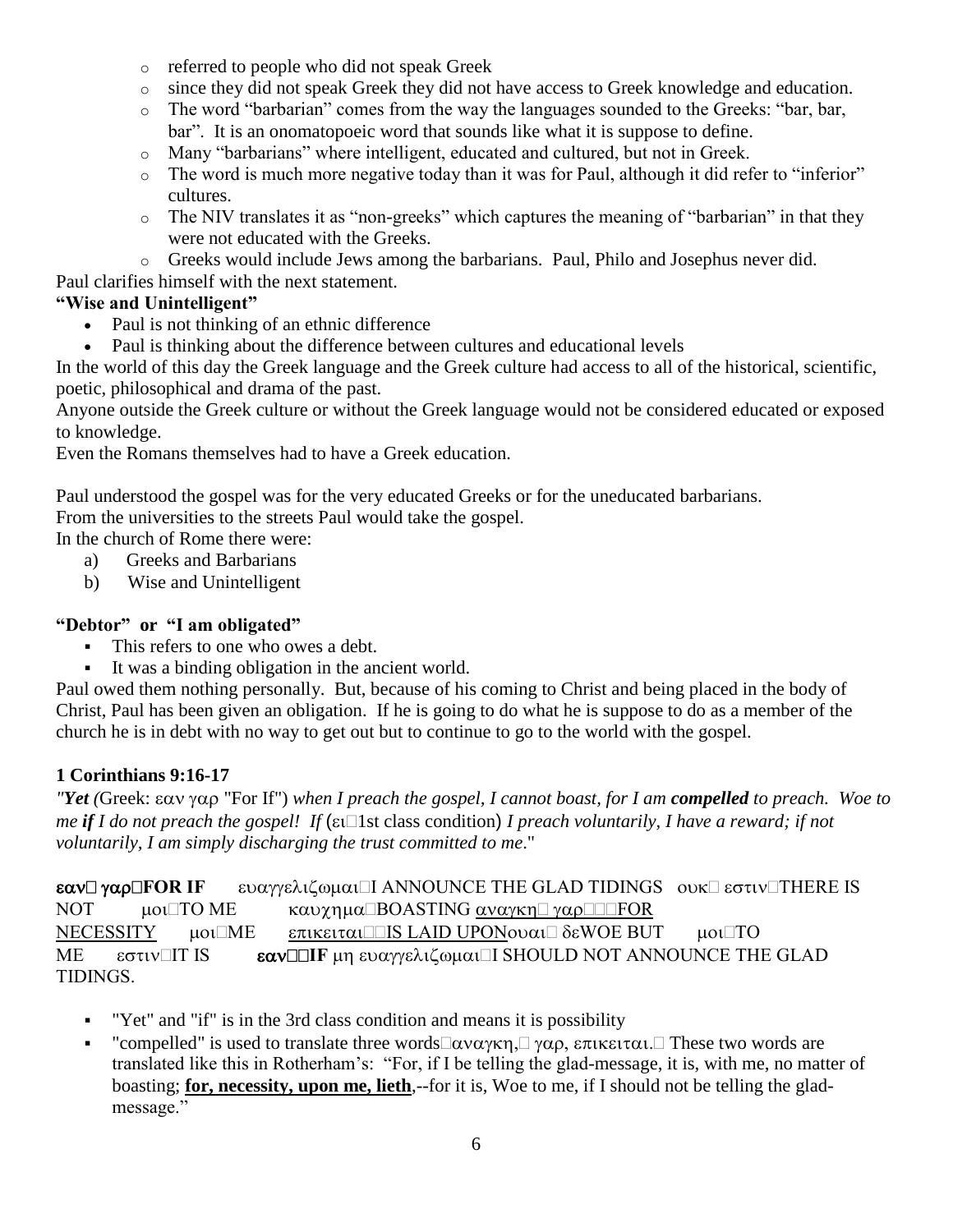- $αναγκη$  of "compelled" does not mean fate. It means compulsion, necessity, distress, tribulation.
- $\epsilon$ πικειται of "compelled" means "to place upon, to lie upon." It is a verb in the Present Indicative Passive:
	- o Present Tense this shows continuing relevance to Paul's situation. It could be translated then as "Presses upon me"
	- $\circ$  Indicative Mood the mood of reality. It means the event actually occurred as indicated
	- o Passive Voice the subject receives the action of the verb

There were times Paul did the ministry when he liked doing it. But, like everything in life there were times he did not want to do it. Paul didn't quit the ministry because he knew it was his obligation. It was not like going to work on a Monday. We go to work for a pay check. Paul went to the ministry because it was his fulfilling the obligation God had given him. Glamour, wealth, power, pride can all corrupt the true motivation for the ministry.

Paul had an obligation to the Romans who wanted to hear the gospel just like anyone would have an obligation if they saw someone in a wreck or saw a house on fire. They needed to hear the truth.

- a) Some people will ask for it. So you stop and help.
- b) Some people don't ask. They don't know their house is on fire. So do you stop and help or do you figure they would ask for help if they wanted?

# **Four Classes of "If" in Greek:**

1 st "If you are the Son of God. . ." (Mt. 4:3)

 $2<sup>nd</sup> - If and it is not true "When the Pharisee who had invited him saw this, he said to himself, 'If this man$ were a prophet,  $\dots$  "(Lk.7:39)

3 rd "All this I will give you. . .if you will bow down and worship me." (Mt. 4:9)  $4^{\text{th}}$ "If you are the Christ, tell us." (Luke 22:67)

# **Romans 1:15**

OUTOCIESO ILLILLTOILLAS EKATILTO LEHELLME  $\pi \rho o \theta$  universed in Readiness and Languard Count and To You  $\tau o \tau \Box$  Then  $\theta$ ARE EEVELIN Looun ROME LEEDELEDE ευαγγελισασθαι $\square$ ΤΟ ANNOUNCE THE GLAD TIDINGS.

 $\pi$ po $\theta$ vµov means "ready, willing eager."

Concerning this "obligation" to preach the gospel, Paul says he was ready and eager to go to the Romans. It was more than an obligation for him to speak to the Romans.

It was a privilege. It was a great opportunity. He wanted to do it.

We read earlier that he was determined to speak in Rome. He had even planned on coming many times.

# **Romans 1:16**

 $ov$  $FOR$   $\Box$  $\Box$  $\Box$  $\gamma\alpha\rho$  $\Box$  $I$   $AM$   $\Box$ επαισχυνομαι<sup>Π</sup>ΝΟΤ ASHAMED OF TO THE GOOD COLORED COMPROVE SOUTHERN TIDINGS TOU **OF THE COOLOGY ACTO CHRIST** COUNCILLE POWER γαρ<sup>Π</sup> FOR ΠΠΠθεουΠΟF GOD εστινΠΠ IS  $\Box$  EUCOUNTO  $\sigma \omega$ tnou $\alpha$ v $\Box$ SALVATION  $\pi \alpha$ vtu $\Box$  TO EVERY ONE  $\Box$  $\Box$  $\Box$  $\Box$  $\Box$  $\Box$ THAT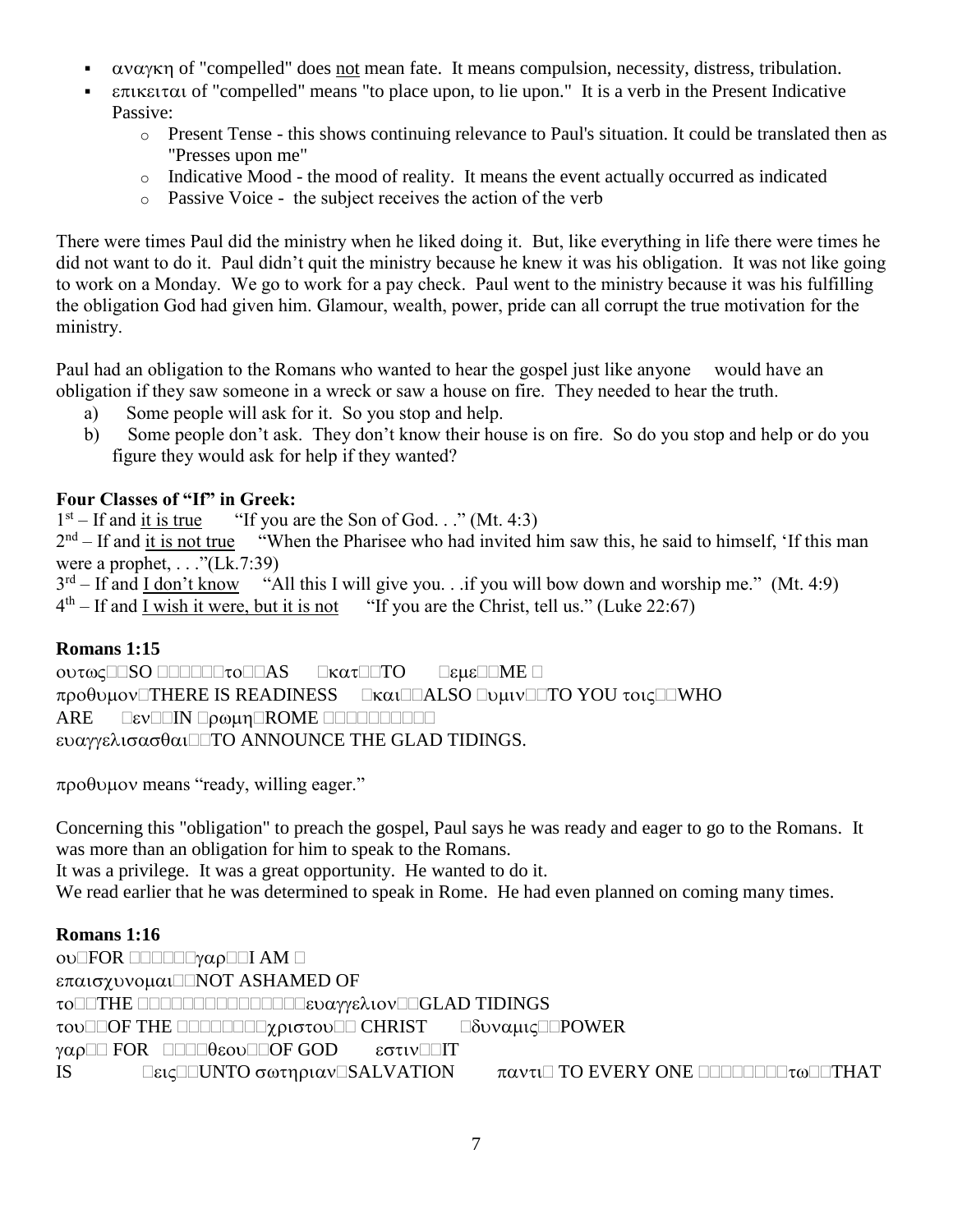$\pi$ ιστευοντι $\square \square$  BELIEVES,  $\square \square \square \square \square$ ιουδαιω $\square \square$  BOTH

TO JEW FIRST AND TO GREEK

## **"Not Ashamed"**

Paul is confident and not hiding his readiness to preach the gospel because of what the gospel is. This is a literary way of saying, **"I have complete confidence in the gospel."**

His desires and the purpose he lives for will not disappoint or embarrass him in the end. The gospel is not:

- a) an illusion
- b) an unworthy cause
- c) without effect in time nor in eternity
- d) a false hope
- e) false guarantee
- f) weak or powerless
- g) unable to stand against the world's religions and philosophies.
- h) complicated
- i) unbelievable
- j) unreasonable

δυναμις "dynamis" "power"

- where we get our word dynamite
- The use of "dnamis" here does not describe how the gospel works. It does not blow things up, explode to clear away sin, blast other religions out of the way. Paul does not say the gospel is dynamite.
- The emphasis is on the intrinsic effect of the gospel in a persons heart.
- The gospel has "power"
- The verse tells what that power involves. It is:
	- i. The power of God
	- ii. For salvation of those who believe it

People want to change, improve, have it better and have more of it. The gospel is the power of God to:

- Change natures
- Improve life
- Have a better here and a better eternity
- To have life and have it abundantly

Man cannot change the things that the gospel can change.

Man cannot change his nature.

Man cannot be empowered by the Holy Spirit.

Man cannot understand God, nor God's plan.

Man cannot secure his eternity.

. . .the list goes on and on. . .

But, the gospel can do all of these things right now, right here today for anyone who believes.

Today unbelievers place Christianity in the same category of powerless and dead religions. Religions that are based on man's power, man's intelligence, man's ability.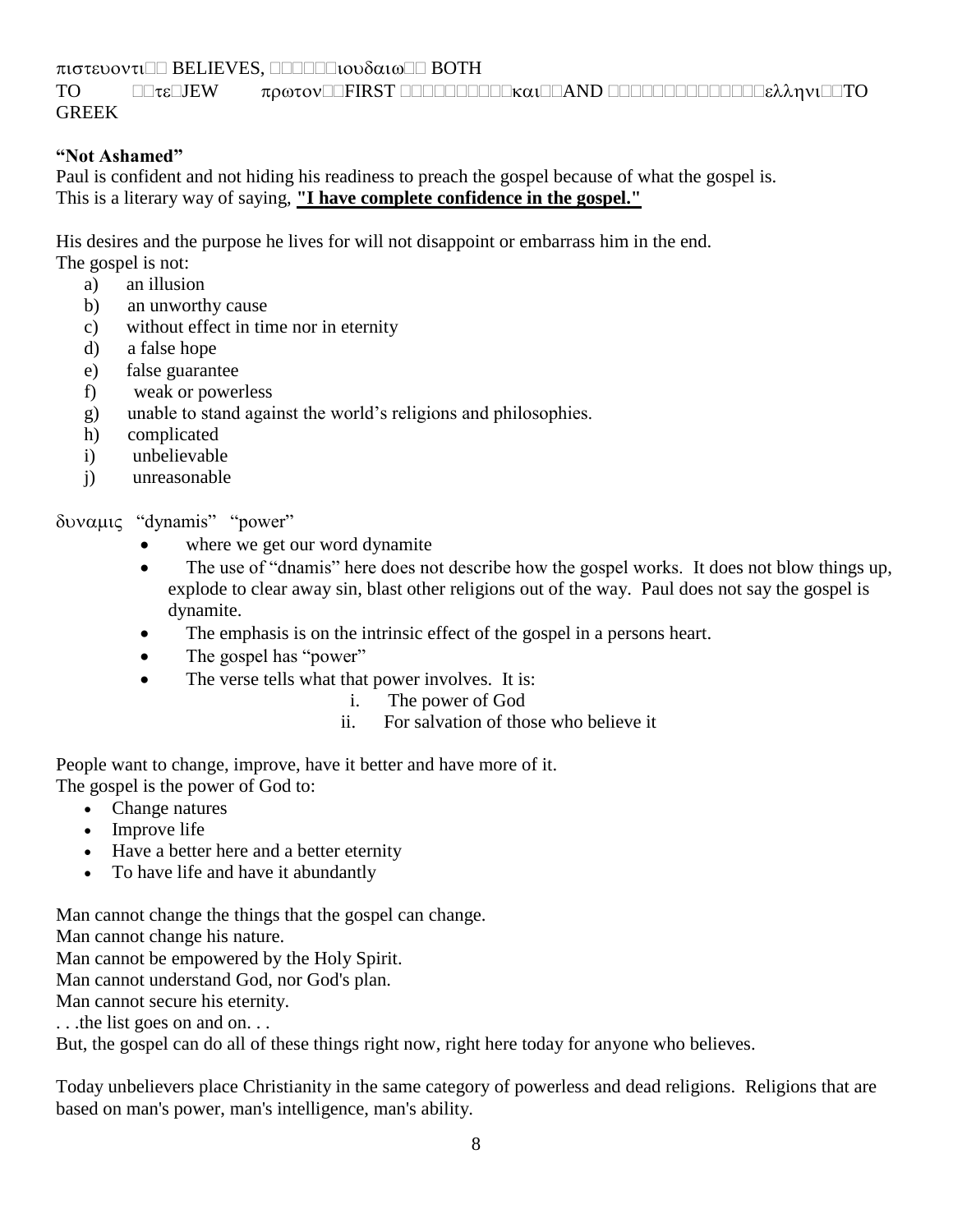Naturally, unbelievers mock Christianity as being useless. The message of Christianity is the power of God to change everything.

## **Salvation**

σωτηριαν Saved to something. Saved from something. This salvation is both temporal and eschatological.

"Everyone who believes" Belief is best compared to seeing or looking. Consider Moses' bronze serpent. Consider Jesus discussion with Nicodemus.

"All who Believe" - Romans 3:22; Romans 4:11; Romans 10:4; Romans 10:11

"First for the Jews" The Jews clearly are a priority in God's plan.

## **Romans 1:17**

δικαιοσυνη ΠRIGHTEOUSNESS ΠΠΟΠΟΥαρΠΕΟR θεουΠΟΕ GOD ΠΠΟΠΟ  $\epsilon$ V $\Box$ IN  $\Box$  $\Box$  $\Box$  $\Box\Box\Box\Box\Box\alpha$ vt $\omega$  $\Box$ IT  $\Box\alpha\pi$ οκαλυπτεται $\Box\Box$ IS REVEALED  $\Box$ εκ $\Box$  $\Box$ ΒΥ $\Box$ πιστεως $\Box\Box$ FAITH;  $\Box$   $\Box$ εις $\Box$  $\Box$ ΤΟ πιστιν $\Box$ ΓΑΙΤΗ;  $\Box$  $\kappa\alpha\theta\omega\zeta$  Δ ACCORDING AS γεγραπται Δ IT HAS BEEN WRITTEN,  $o\square$ BUT  $\square\square\square\square\square\delta\varepsilon\square$ THE  $\square\square\square\square\square\delta$ ukato $c\square\square$ JUST  $\square\square\square\square\square\square\square\square\square\square\square\square\square\square$ BY πιστεωςΠΠΕΑΙΤΗ ΠζησεταιΠΠSHALL LIVE.

## **"Righteousness of God"**

This could mean:

- a) "the righteous standing which God gives"
- b) "the righteous character which God is"
- c) "the righteous activity which comes from God"

The phrase "righteousness of God" is used 8x in Romans and only 1x elsewhere (2 Cor. 5:21) "Ex" could mean "out of" which would make faith the source of salvation."

"Revealed" - to uncover The gospel brings this salvation into existence for those who believe. It does more than just explain it to us. See the use of "reveal" in 1:18 and 3:21

**Romans 1:18** αποκαλυπτεται<sup>[</sup>THERE IS REVEALED γαρ<sup>[</sup>FOR oργη<sup>[WRATH]</sup>

 $\theta$ εου $\Box$ OF GOD  $\alpha \pi \Box$ FROM ουρανου $\Box$ HEAVEN επι $\Box$ UPON πασαν $\Box$ ALL  $\alpha$ σεβειαν $\square$ UNGODLINESS και $\square$  AND  $\alpha$ δικιαν $\square$ UNRIGHTEOUSNESS ανθρωπων $\square$ OF MEN των $\square$ WHO την $\square$ THE  $\alpha\lambda$ ηθειαν $\square$ TRUTH εν $\square$ IN  $\alpha\delta$ ικι $\alpha\square$ UNRIGHTEOUSNESS κατεχ

oντων□HOLD

Before Paul continues with the discussion of the Gospel he presents the world's need for the gospel. Part of presenting the gospel is presenting the need for the gospel.

Without a knowledge of holiness of God men will live in their darkness without knowledge of their darkness.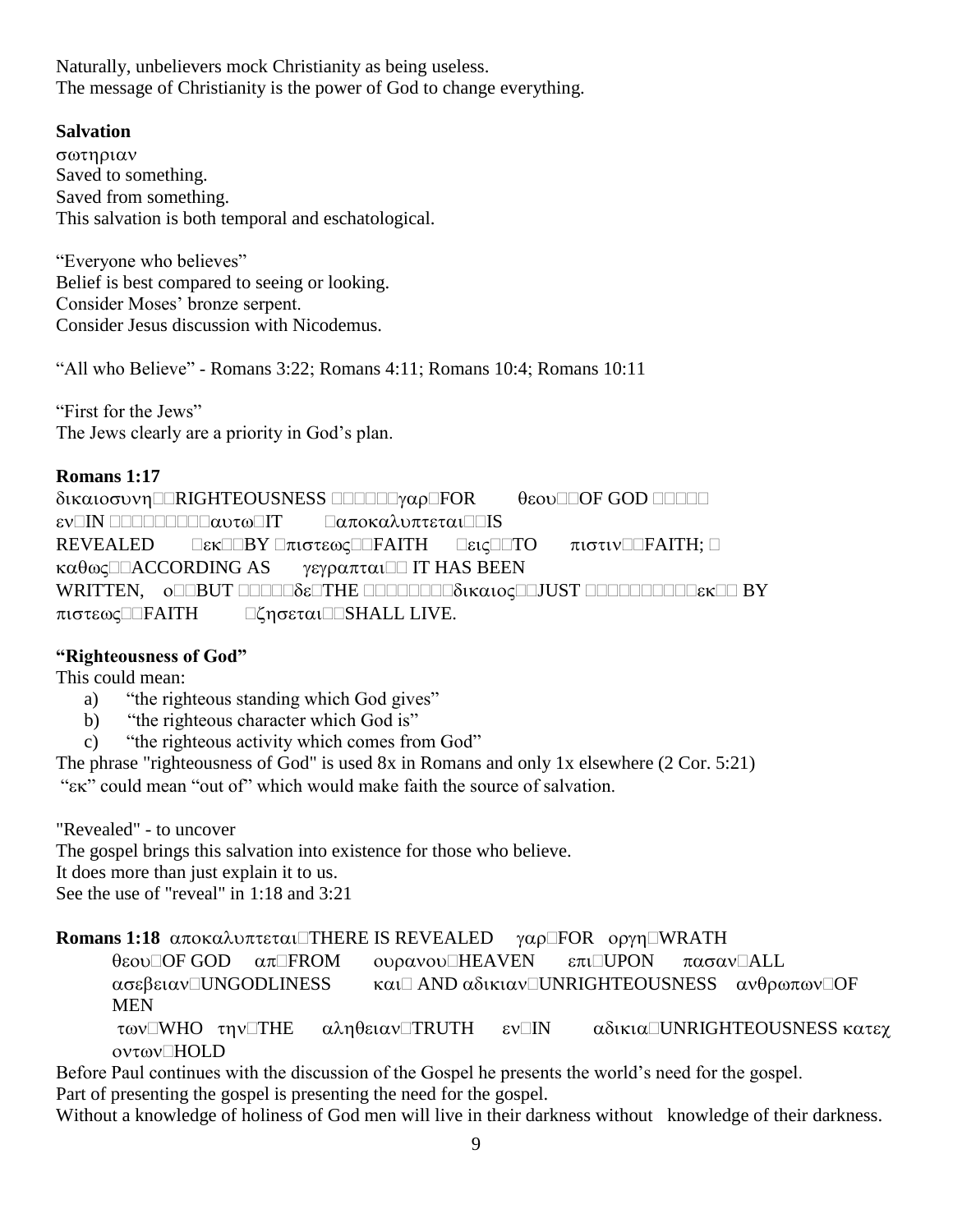In 1:17 the righteousness of God was revealed. Here in 1:18 the wrath of God is being revealed

God has revealed his righteousness through acts and words in history.

Yet God's full manifestation of righteousness has not been seen. When he returns

he will reveal his righteousness and it will have an effect.

Even today we can respond to the righteousness of God already revealed.

Today God reveals righteousness for us to respond to.

This is also true of God's wrath.

God has and is revealing his wrath against sin in history.

He will continue to reveal his wrath until it ultimately and finally is revealed in the end upon his return.

God's judgment in history as time progresses not only includes his active participation but more so as described in these verses "*paradidonai*" – "*to give over*" (1:24)

**"From Heaven"** -

There is a "wrath" that is built into the creation. When you live in rebellion to the laws that God has established things naturally punish us.

Here the wrath is described as being directly from heaven. This speaks of a wrath that is by God's direct intervention.

The object of this divine wrath is:

1) all the godlessness or men – this is discussed in 1:19-27

2) all the wickedness of men – this is developed in 28-32

**"Godlessness"** – means not having fear or reverence for God.

a) It places man's views and values in contrast with God's plans and purposes.

b) This can not only be passive neglect but must manifest as open rebellion.

c) This is an attitude and an act towards God.

**"Wickedness"** – is injustice and is expressed in the way men treat each other

a) This is an attitude and an act toward mankind.

From the giving of the Law of Moses through Jesus teaching these are the focus of right living:

1) Fear God

2) Kindness to Men

Which is the greatest command? (Matthew 22:36)

*" 'Love the Lord your God with all your heart and with all your soul and with all your mind.' This is the first and greatest commandment. And the second is like it: 'Love your neighbor as yourself.' All the Law and the Prophets hang on these two commandments*."

 #1 – Deuteronomy 6:5 (Dt.  $6:12 -$ " $\dots$  do not forget the Lord.  $\dots$ " #2 – Leviticus 19:18 (Lev. 19:1-19 – "respect . . .leave them for the poor. . .do not steal. . .do not lie. . . do not defraud. . .do not hold back wages. . .do not curse the deaf. . .do not pervert justice. . . judge fairly. . . do not spread slander. . .do not endanger your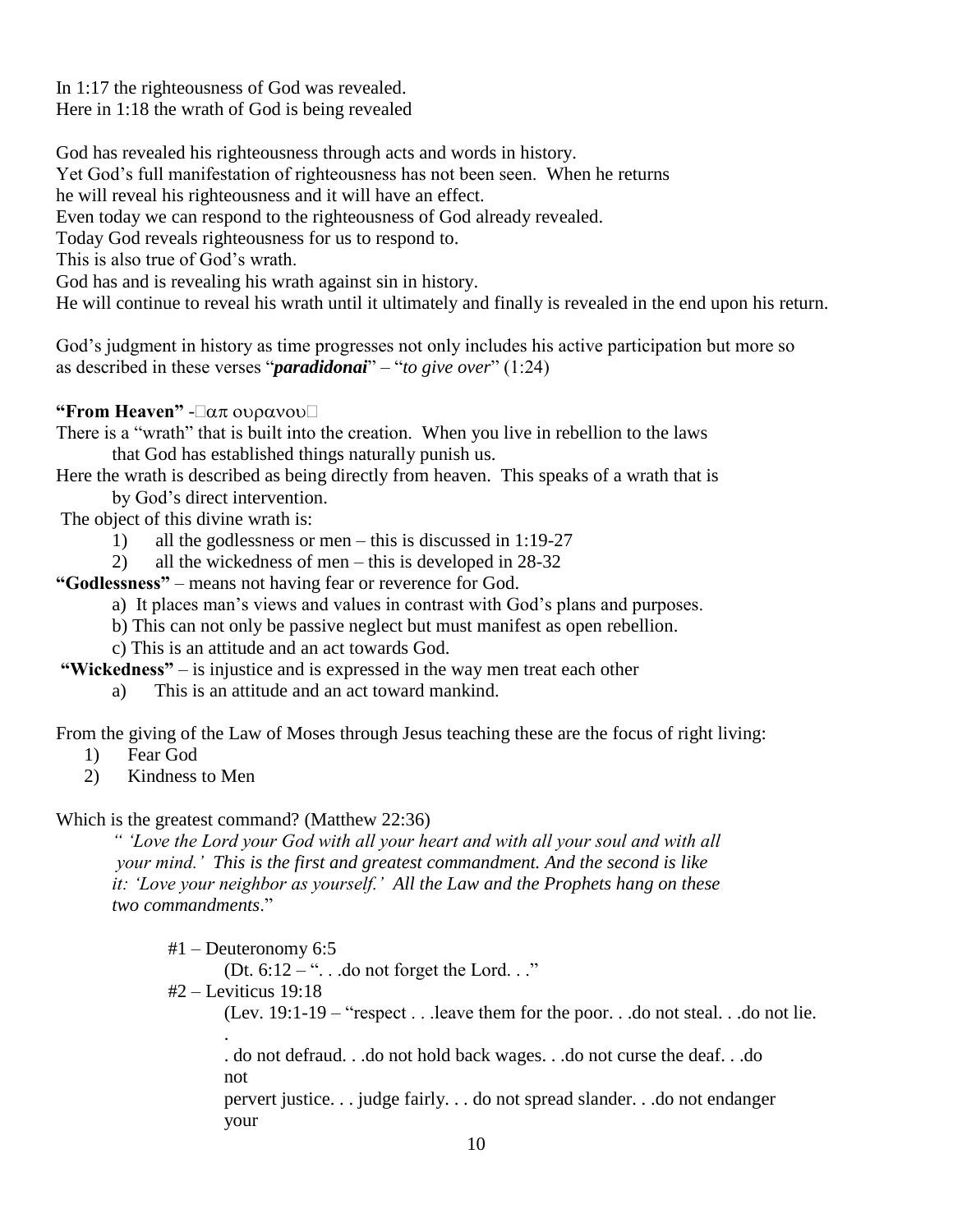neighbor. . .do not hate. . . rebuke frankly. . . do not seek revenge. . . do not bear a grudge.  $\ldots$ ")

Prophets brought the same message of fearing the Lord and performing social justice.

Immorality in life is a result in the corruption and lack of doctrine.

**"The truth in unrighteousness hold"**  $\Box \tau \eta v \Box \alpha \lambda \eta \theta \epsilon \iota \alpha v \Box \epsilon v \alpha \delta \iota \kappa \iota \alpha \Box \kappa \alpha \tau \epsilon \gamma \iota \iota \nu \alpha v$ Suppression of the truth shows that they have knowledge of the truth. This will be explained next in 1:19. Truth is:

- a) Absolute and independent on people's support
- b) Will result in action and lifestyle when believed.
- c) To suppress the truth will result in false (wrong) actions

## **Romans 1:19**

διοτι<sup>Π</sup>BECAUSE τοΠΗΑΤ γνωστονΠWHICH IS KNOWN τουΠΠΟΕ  $\theta$ εου $\Box$  GOD  $\phi$ ανερον $\Box$ MANIFEST εστιν $\Box$ IS εν $\Box$ AMONG αυτοις $\Box$  ο $\Box$ THEM γαρ $\square$ FOR  $\theta$ εος $\square$ GOD  $\alpha$ υτοις $\square$ TO THEM εφανερωσεν $\square$ MANIFESTED IT

## Point:

- a) men suppress the truth through unrighteous thoughts and unrighteous actions
- b) people who suffer God's wrath are responsible for the wrath they receive

Four basic arguments for the absolute need for God to exist:

- a) Creation
	- 1) Since there is a universe it had to have a creator.
	- 2) You can not have a watch without a watch maker
	- 3) Paul uses this in Romans 1:19-20
	- 4) Plato developed this as the immovable mover.
	- 5) Follow the Kalam Cosmological Argument
- b) Design– all design implies a creator
- c) Moral law– describes what ought to be seen among men but is not always there. It is a standard of behavior that exists because of God.
- d) Being– The human concept of perfection exists, yet it is not seen in creation. Since we strive for perfection in all areas but have never seen it then perfection must exist. The concept of God encompasses the concept of perfection.

## **Romans 1:20**

τα $\Box$  γαρ $\Box$  FOR THE  $\Box$  αορατα INVISIBLE THINGS αυτου $\Box$  OF HIM απο□FROM κτισεως□CREATION  $\kappa$ o $\sigma$ μου $\Box$ OF THE WORLD  $\sigma$  τοις  $\Box$ BY THE  $\sigma$  ποιημασιν $\Box$ THINGS MADE νοουμενα $\Box$ BOTH καθοραται□ η□ τε□ETERNAL aιδιος□ αυτου□HIS δυναμις□ POWER kαι□AND θειοτης **DIVINITY** εις το FOR ειναι ΤΟ ΒΕ αυτους THEM αναπολογητους WITHOUT **EXCUSE** 

God's invisible qualities have been revealed through the physical world. This way natural man can understand qualities of the immortal God.